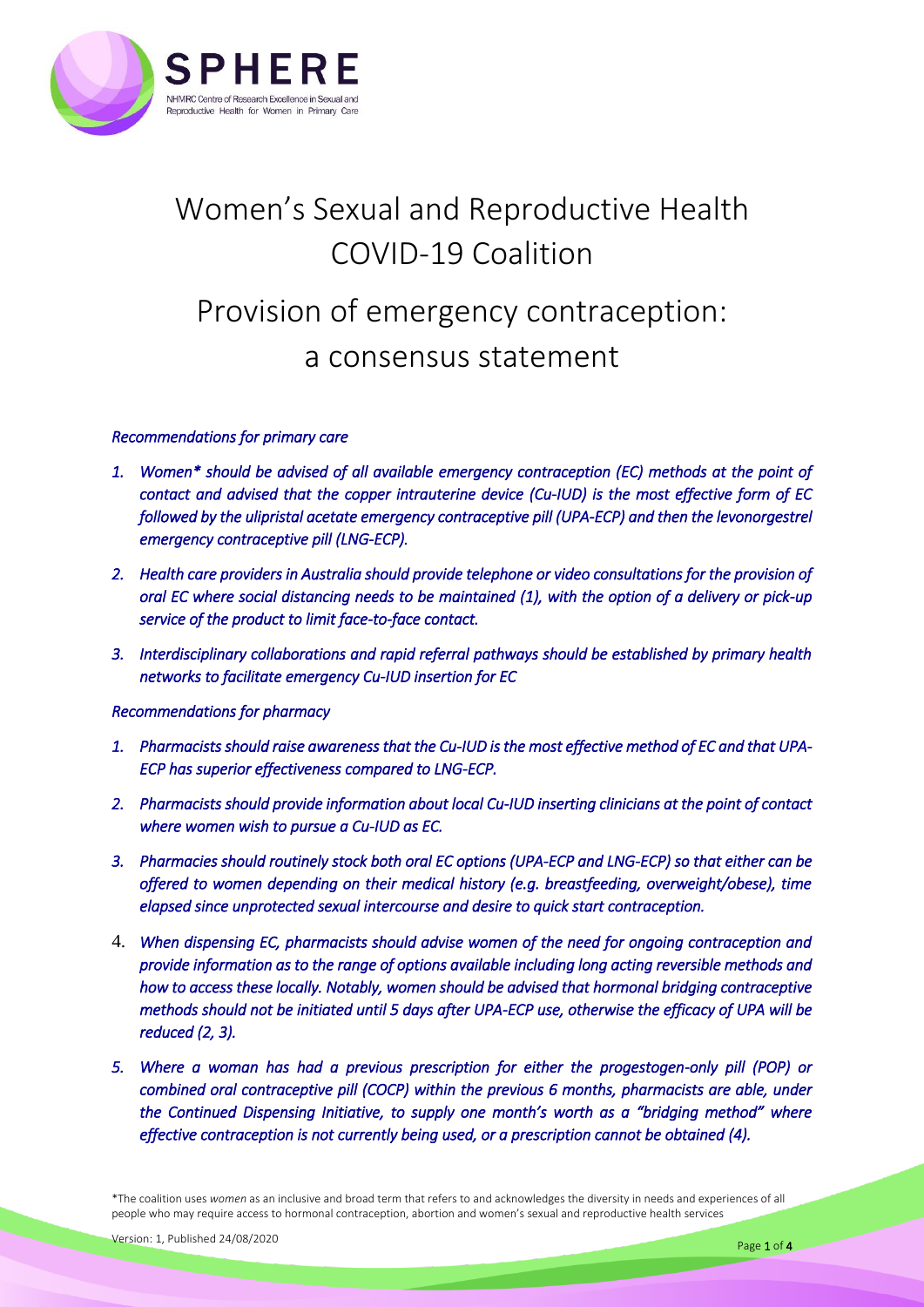

- *6. Third-party access, where an individual may be provided oral EC on behalf of someone else, must be upheld to continue access to EC for those who may have difficulty obtaining it themselves.*
- *7. Advance provision of EC through pharmacies is encouraged to ensure timely use of EC.*

#### *Recommendations for policy*

- *1. EC methods should be made available free to all women*
- *2. Implementation of national pharmacy guidelines (5) should be supported by government and pharmacy professional groups to ensure consistent, best-practice EC care*
- *3. A national hotline based on the 1800MyOptions service should be funded to allow women to access information as to the locations of pro-choice pharmacies and IUD insertion providers*
- *4. Cu-IUD provision should be publicly funded at no cost to the woman and available through a variety of services in the community*

During the COVID-19 pandemic in Australia, it is anticipated that the demand for emergency contraception (EC) will increase due to an increase in unprotected sex, reproductive coercion, and restricted access to regular contraceptive methods. It is, therefore, critical that emergency contraception services are maintained and continued. The Faculty of Sexual and Reproductive Health UK have identified EC as an essential sexual and reproductive health service that must continue during the COVID-19 pandemic (1) as has the Society of Obstetricians and Gynecologists of Canada (6).

EC methods available in Australia (in order of most to least effective) are:

- 1. The copper intrauterine device (Cu-IUD). The Cu-IUD is the most effective form of EC. It is effective if inserted up to 120 hours after unprotected sexual intercourse (UPSI) and thereafter works as a long-acting reversible contraceptive (LARC) for ongoing contraception.
- 2. The ulipristal acetate emergency contraceptive pill (UPA-ECP). UPA-ECP is the most effective oral EC option. It has been demonstrated to be effective when taken up to 120 hours after UPSI with no significant reduction in effectiveness observed with increasing time between UPSI and UPA-EC (up to 120 hours)
- 3. The levonorgestrel emergency contraceptive pill (LNG-ECP). recommended to be taken as soon as possible prior to 72 hours (7). While there is still some continued efficacy up to 96 hours after intercourse (8) (use of LNG-ECP after 72 hours from UPSI is off-label) if a woman presents >72 hours post UPSI requesting EC and does not want or cannot access a Cu-IUD then UPA-ECP is preferred over the LNG-ECP due to higher efficacy (4).

Health professionals (including doctors, nurses and pharmacists) need to be aware that ECPs should be available to ALL women regardless of age or health status (9). Third-party access, where an individual may be provided oral EC on behalf of someone else, must be upheld to continue access to EC for those who may have difficulty obtaining it themselves. In addition, advance provision of EC through pharmacies is encouraged to ensure timely use of EC. Of note, there are no negative impacts on sexual and reproductive health outcomes or regular contraceptive use associated with advance pharmacy provision (6). Consideration should be given to the woman's ongoing need for contraception and risk

<sup>\*</sup>The Coalition uses *women* as an inclusive and broad term that refers to and acknowledges the diversity in needs and experiences of all people who may require access to hormonal contraception, abortion and women's sexual and reproductive health services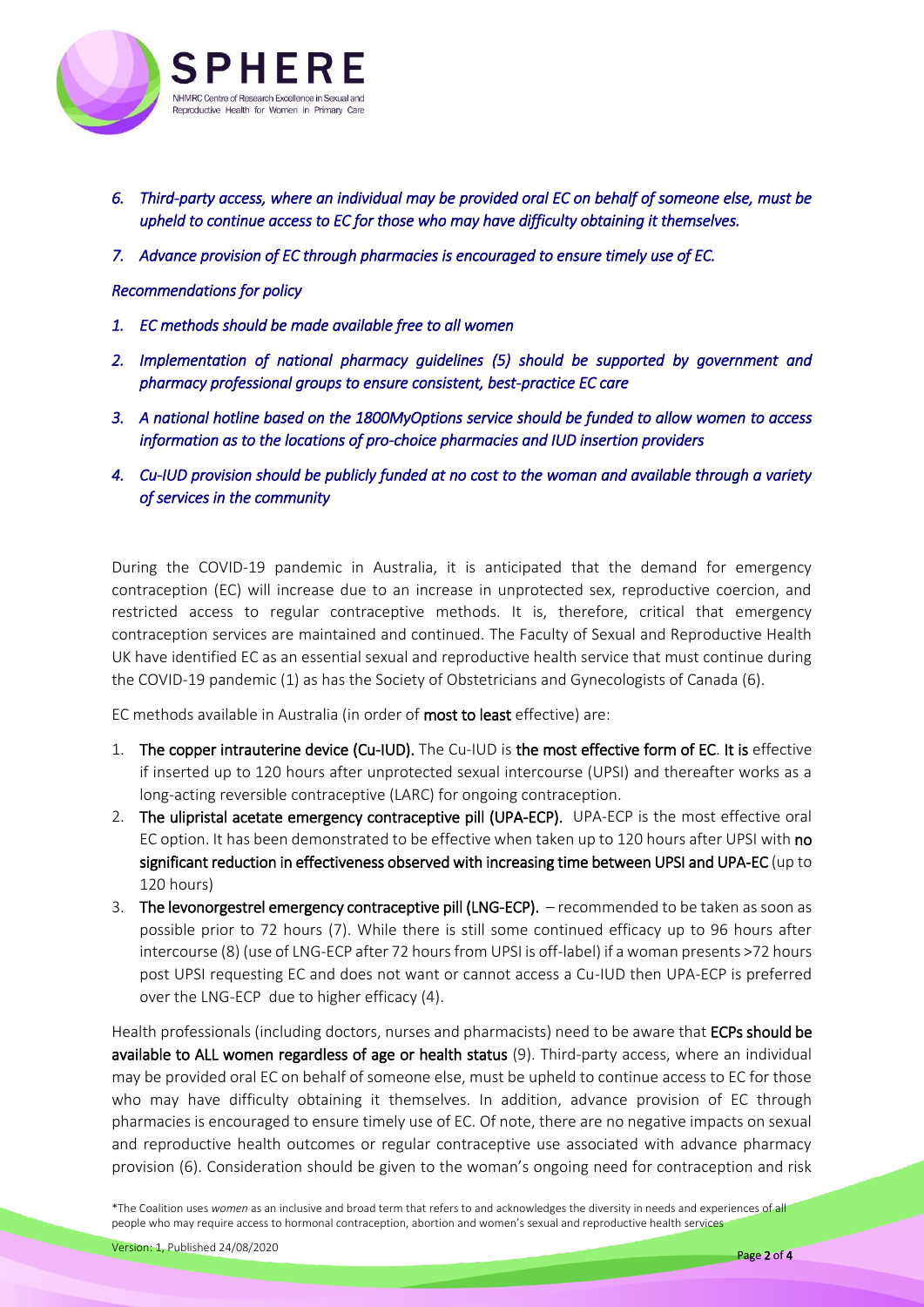

of sexually transmitted infections at the point of care with information and appropriate local referrals provided.

The inability to pay for EC should not prevent women's access to it. This is of particular importance during the COVID-19 pandemic, which has seen an economic downturn and high job losses. Therefore, the LNG-ECP, UPA-ECP and Cu-IUD should be available free of cost to all women and insertion costs for a Cu-IUD should be publicly funded. We note that oral EC is available free through a variety of providers in the UK (10). Conscientious objection to EC should not prevent women's access, and objecting providers have a duty of care to provide effective referrals\*\* to women in need of EC.

Oral EC may be preferable during the pandemic, as it requires the least face-to-face contact and is the most easily accessible EC method. Nevertheless, the Cu-IUD remains the most effective EC method with the additional benefit of providing ongoing highly effective, long-acting contraception and should be made an accessible EC option during the COVID-19 pandemic and beyond. Many barriers currently stand in the way: the CU-IUD is not subsidised by the Pharmaceutical Benefits Scheme (PBS) and takes time to obtain through community pharmacies (they need to be ordered in and purchased) and there exists an inability to rapidly access Cu-IUD insertion in community settings for the purpose of emergency contraception. Primary health networks are ideally placed to ensure regional level needs are met by establishing local interdisciplinary collaborations and rapid referral pathways to insertion.

Community pharmacies offer an accessible service for timely access to non-Cu-IUD EC, demonstrated by increased rates of access to the EC pill since its deregulation to a Schedule 3 over-the-counter medicine in 2004 (11). During the COVID-19 pandemic, when health care services may be more restricted, pharmacy provision of EC may play an even greater role, particularly for those most likely to experience access barriers, such as women from regional and remote areas. Pharmacy-based EC care also provides an opportunity to improve women's knowledge of and access to effective contraceptive methods. Although pharmacists perceive the provision of information about contraception and STIs within their role when dispensing EC (9), it is unclear as to what extent pharmacists are currently engaging in this practice (12). Collaborative partnerships between pharmacy and contraceptive providers in the community, may enhance the referral of women seeking EC to obtain highly effective contraceptive methods during the COVID-19 pandemic and beyond (13).

\*The Coalition uses *women* as an inclusive and broad term that refers to and acknowledges the diversity in needs and experiences of all people who may require access to hormonal contraception, abortion and women's sexual and reproductive health services

\*\*An *effective referral* is one where the patient is referred to another provider who the objecting provider reasonably believes does not have a conscientious objection to the medication, procedure or service